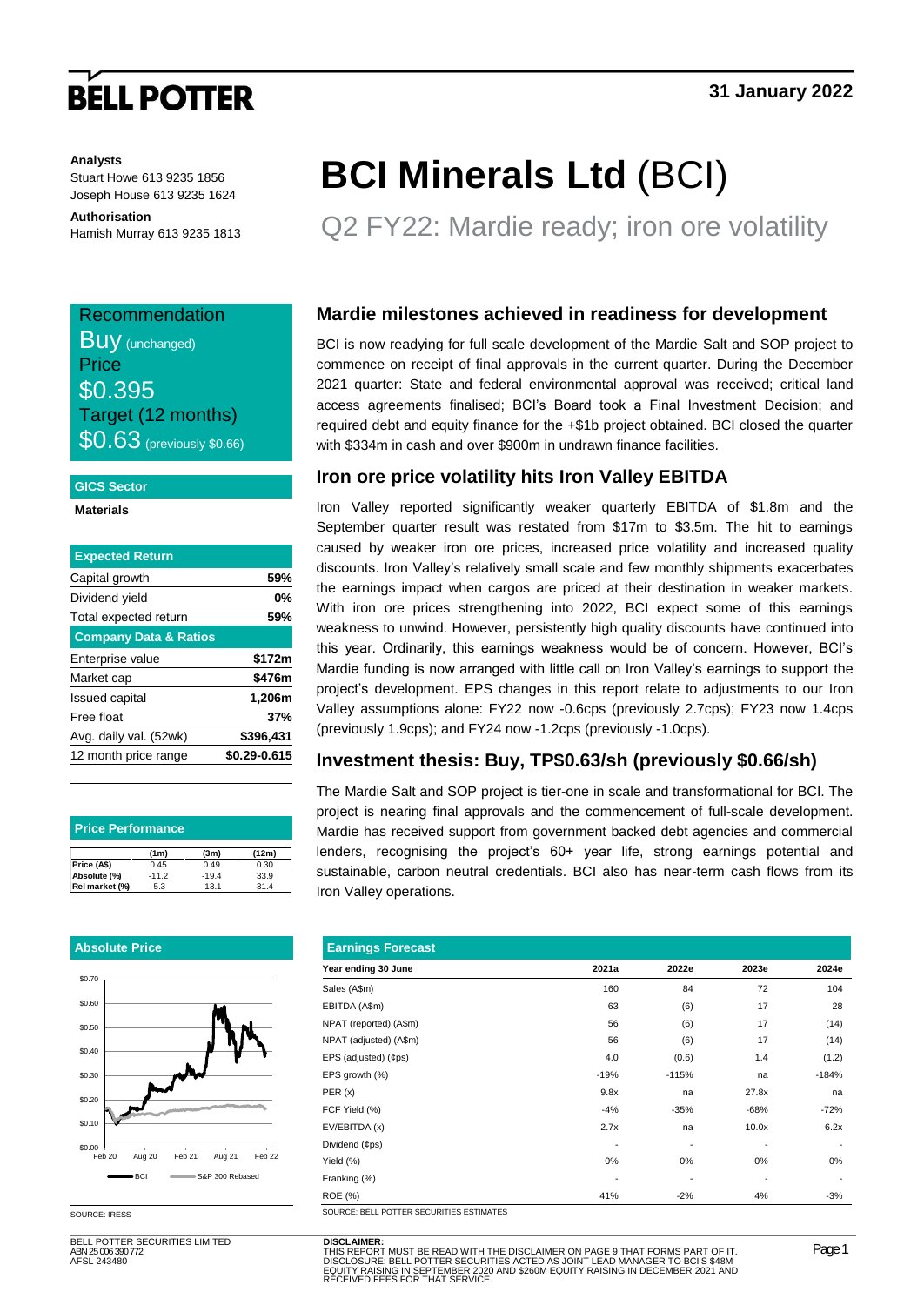# **Q2 FY22: Mardie ready; iron ore volatility**

| Table 1 - Quarterly summary                             |             |              |             |             |              |        |             |            |  |  |  |
|---------------------------------------------------------|-------------|--------------|-------------|-------------|--------------|--------|-------------|------------|--|--|--|
|                                                         | $Dec-20(a)$ | Mar-21 $(a)$ | $Jun-21(a)$ | $Sep-21(a)$ | Dec-21 $(a)$ | QoQ    | $Dec-21(e)$ | (a) vs (e) |  |  |  |
| Iron Valley sales mt                                    | 1.6         | 1.6          | 1.5         | 1.5         | 1.4          | $-7%$  | 1.6         | $-13%$     |  |  |  |
| Iron Valley EBITDA A\$m                                 | 10.0        | 20.2         | 32.2        | 17.1        | 1.8          | -89%   | 14.6        | $-88%$     |  |  |  |
| Iron Valley EBITDA (restated) A\$m                      |             |              |             | 3.5         | 1.8          | -49%   |             |            |  |  |  |
| Average iron ore 62% Fe benchmark price \$US/t          | 126         | 171          | 200         | 164         | 109          | $-34%$ | 95          | 15%        |  |  |  |
| <b>A\$:U\$ FX</b>                                       | 0.73        | 0.77         | 0.77        | 0.73        | 0.73         | $-1%$  | 0.74        | $-2%$      |  |  |  |
| Average iron ore 62% Fe benchmark price \$A/t           | 172         | 221          | 260         | 223         | 152          | $-32%$ | 128         | 18%        |  |  |  |
| Cash position A\$m                                      | 79          | 76           | 79          | 87          | 334          |        |             |            |  |  |  |
| AAURAE, AAURULIVALEL JURINELL RAEER AEAURUEREAEAEU USEA |             |              |             |             |              |        |             |            |  |  |  |

ANY DATA AND BELL POTTER SECURITIES ESTIMATES





SOURCE: BCI QUARTERLY REPORTS

### **Key observations from the quarterly**

- **Commencement of Mardie main construction works imminent:** BCI achieved many milestones during the quarter including receiving environmental approval from state and Federal Governments, securing development approval for its Mardie port facilities and finalising an Access agreement with owners of gas pipelines that intersect the project footprint. BCI's Board also took a Final Investment Decision on the Mardie project (previously announced). BCI expect to receive all necessary secondary approvals in February 2022, to enable main construction works to proceed.
- **Iron Valley EBITDA impacted by declining iron ore prices:** December 2021 quarter EBITDA was \$1.8m, down 49% from prior quarter (\$3.5m restated for the September 2021 quarter). The weaker earnings were due to lower iron ore index prices and higher product quality discounts, to a much greater extent than in prior quarters and our forecasts. September quarter EBITDA was restated from \$17.1m down to \$3.5m as realised prices were significantly below BCI's forecast provisional prices; shipments were ultimately priced at their destination in weaker iron ore markets. BCI anticipate stronger quarterly Iron Valley EBITDA in the March 2022 quarter given the recent recovery in iron ore index prices (now over US\$140/t).
- **Balance sheet: Equity raise complete; cash at bank boosted to \$334m:** BCI completed a \$240m placement and \$20.6m share purchase plan at \$0.43/sh in late December 2021. Three convertible notes were also issued: Series 1 with a face value of \$29.1m (interest free), for the acquisition of 31m shares in Agrimin Limited (AMN, Buy (Speculative), Val\$0.97/sh) and Highfield Resources Limited (HFR, not rated); and Series 2 and 3 for up to \$100m in further project financing. At quarter-end, cash at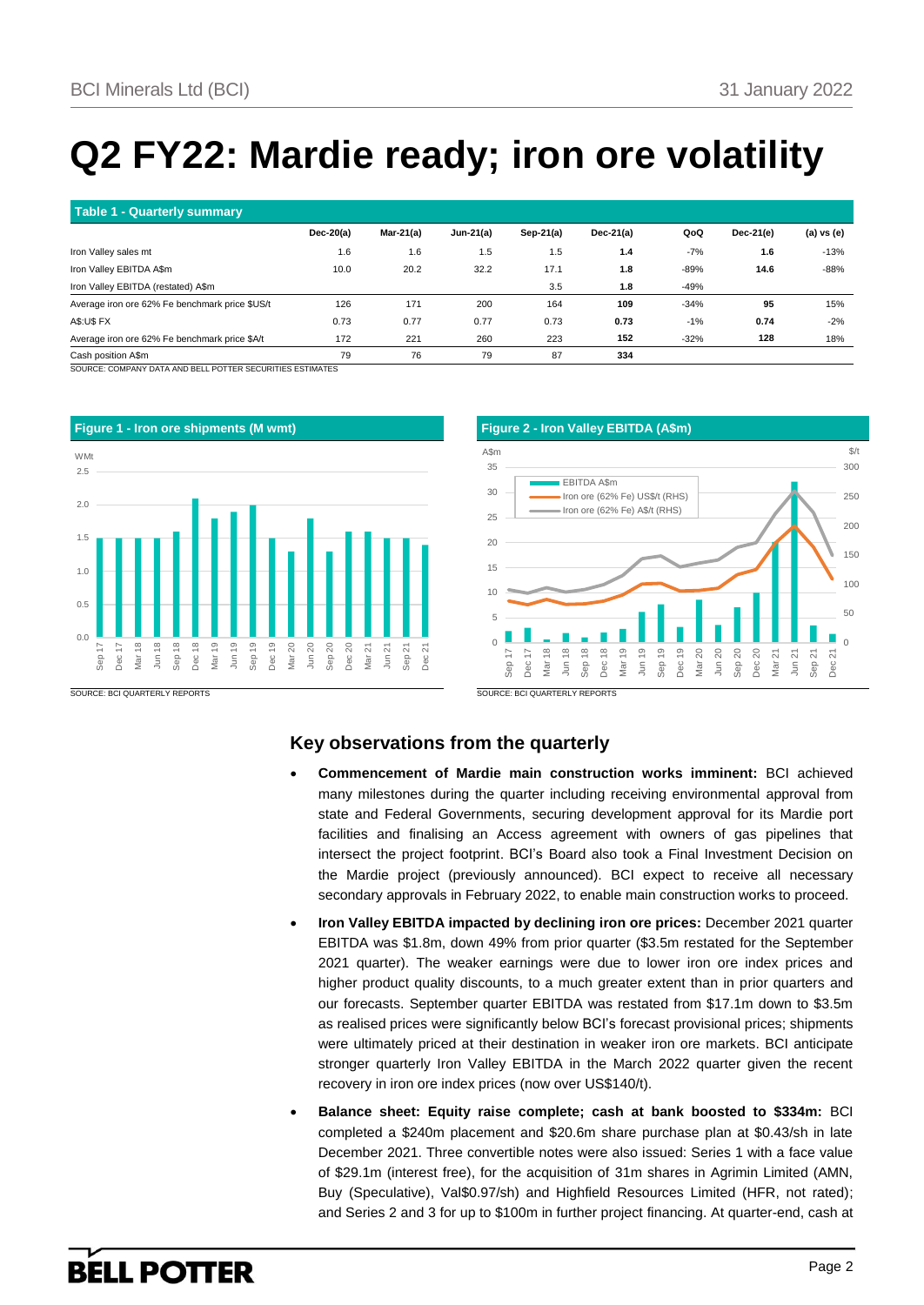bank was \$334.1m (September 2021 quarter \$87.4m). BCI has no drawn corporate debt, however, has around \$740m in undrawn debt finance facilities to fund the Mardie project's construction.

### **Iron Valley weakness & EBITDA restatement**

The charts below outline historical China delivered index prices for 62% Fe and 58% Fe iron ore products and the grade discount implied.

While not published, BCI's realised prices in the September and December 2021 quarters were significantly weaker than the company and we had expected:

- Price volatility was markedly higher, with a price range of over US\$100/t in the September 2021 quarter. Iron ore shipments ultimately being priced at their destination in a significantly weaker iron ore price environment.
- Grade (and quality) discounts increased throughout 2021, reaching levels not seen since late 2018. Iron Valley ore pricing is adjusted for its lower iron content and other value in use parameters.
- Iron Valley's relatively small sales volumes (around 1.5Mt per quarter) translates to only a couple of shipments per month. The timing of these shipments has a large impact on realised prices.



### **Near-term value catalysts & news flow**

- **Q1 2022:**
	- 1. Receipt of all necessary secondary approvals and granting of mining tenure.
	- 2. Commencement of large scale development and construction activities.
- **2H FY22:** Further Mardie project salt and SOP offtake MoUs and the conversion of existing MoUs into conditional binding offtake agreements.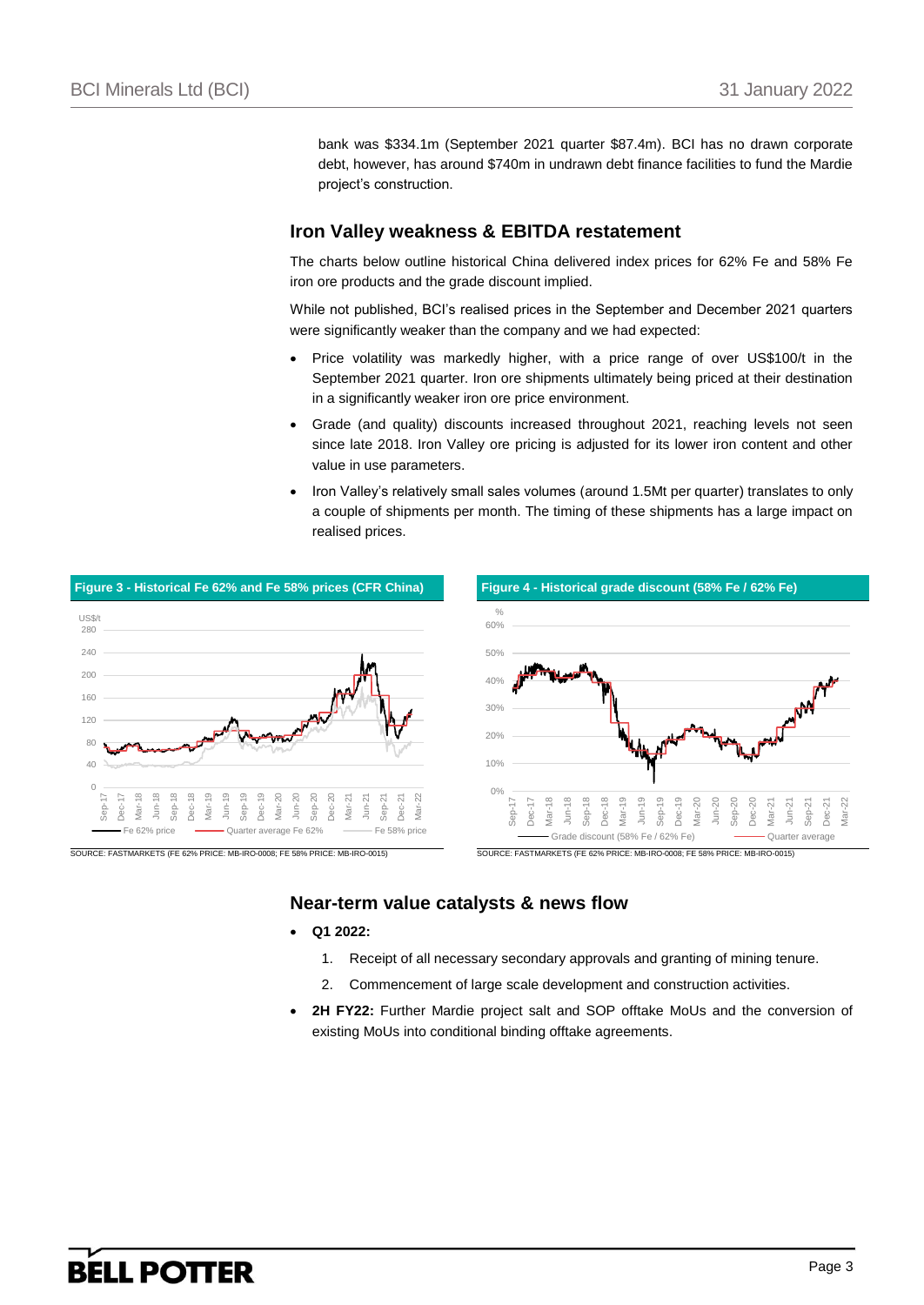### **Changes to earnings estimates**

We have updated our BCI financial model for the December 2021 quarterly report and have made the following adjustments:

- We have modestly downgraded our iron ore price assumptions (62% Fe CFR China) in 2H FY22 by 2% to US\$110/t and 3% in FY23 to US\$98/t. Our long term price forecasts are unchanged at US\$95/t. The chart below outlines our latest iron ore price forecasts compared with Consensus Economics' outlook (January 2022 survey).
- Reduced our forward Iron Valley shipment assumptions;
- Increased price discounts received on 2H FY22 Iron Valley sales;
- Rolled forward our financial model for the Mardie project and Iron Valley earnings stream.

The EPS downgrade in FY22 reflects the significant restatement in September 2021 quarterly Iron Valley earnings, reduction in forward shipment assumptions and widening product grade discounts received. EPS changes in FY23-4 also reflect our downgrade to Iron Valley shipment volumes.



SOURCE: FASTMARKETS, CONSENSUS ECONOMICS & BELL POTTER SECURITIES ESTIMATES

| Table 2 - Changes to earnings estimates |                          |                          |                          |       |       |       |           |        |           |  |
|-----------------------------------------|--------------------------|--------------------------|--------------------------|-------|-------|-------|-----------|--------|-----------|--|
|                                         | <b>New</b>               |                          |                          |       |       |       |           |        |           |  |
| Year ending 30 Jun                      | 2022e                    | 2023e                    | 2024e                    | 2022e | 2023e | 2024e | 2022e     | 2023e  | 2024e     |  |
| Production (wmt)                        | 6.3                      | 7.0                      | 7.0                      | 5.7   | 6.0   | 6.0   | $-10%$    | $-14%$ | $-14%$    |  |
| Iron ore price (62% CFR China) (US\$/t) | 121                      | 100                      | 95                       | 123   | 98    | 95    | 2%        | $-3%$  | 0%        |  |
| Sales (A\$m)                            | 119                      | 88                       | 115                      | 84    | 72    | 104   | $-29%$    | $-18%$ | $-10%$    |  |
| EBITDA (A\$m)                           | 25                       | 23                       | 32                       | (6)   | 17    | 28    | <b>NA</b> | $-24%$ | $-11%$    |  |
| NPAT (reported) (A\$m)                  | 25                       | 23                       | (12)                     | (6)   | 17    | (14)  | <b>NA</b> | $-24%$ | <b>NA</b> |  |
| NPAT (adjusted) (A\$m)                  | 25                       | 23                       | (12)                     | (6)   | 17    | (14)  | <b>NA</b> | $-24%$ | <b>NA</b> |  |
| EPS (adjusted) (¢ps)                    | 2.7                      | 1.9                      | (1.0)                    | (0.6) | 1.4   | (1.2) | <b>NA</b> | $-24%$ | <b>NA</b> |  |
| Dividend (¢ps)                          | $\overline{\phantom{a}}$ | $\overline{\phantom{a}}$ | $\overline{\phantom{a}}$ | -     |       | ٠     | $0\%$     | 0%     | $0\%$     |  |
| Valuation (\$/sh)                       | 0.66                     |                          |                          | 0.63  |       |       | $-5%$     |        |           |  |

SOURCE: COMPANY DATA AND BELL POTTER SECURITIES ESTIMATES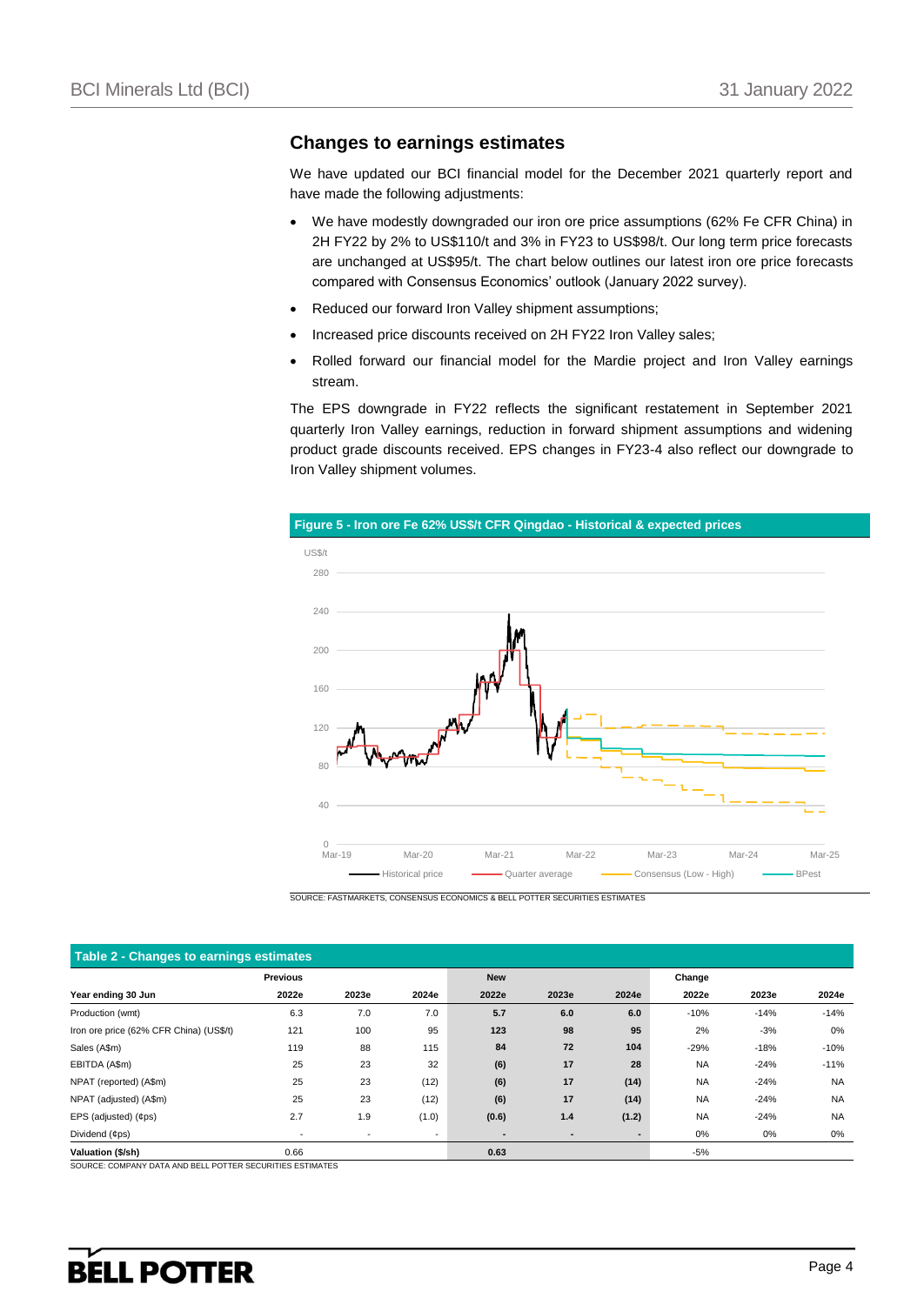# **Valuation summary**

## **Risked valuation summary**

The table below outlines our BCI valuation after incorporating BCI's December 2021 quarterly update. Our revised target price is \$0.63/sh (previously \$0.66/sh) and our Buy recommendation is unchanged.

| <b>Table 3 - Risked valuation summary</b>                        |                 |            |
|------------------------------------------------------------------|-----------------|------------|
|                                                                  | <b>Previous</b> | <b>New</b> |
| Mardie Salt & Potash project (unrisked) \$m                      | 466             | 466        |
| Risk discount to account for project stage %                     | 10%             | 10%        |
| Mardie Salt & Potash project (risked) \$m                        | 419             | 419        |
| Iron Valley agreement \$m                                        | 100             | 88         |
| Value of core projects (risked) \$m                              | 519             | 508        |
| Other assets \$m                                                 | 34              | 33         |
| Corporate & admin \$m                                            | -80             | $-80$      |
| Enterprise value (risked) \$m                                    | 474             | 461        |
| Net debt / (cash) \$m                                            | $-337$          | $-304$     |
| Equity value (risked, undiluted) \$m                             | 811             | 765        |
| Assumed near-term capital raise \$m<br>Assumed raise price \$/sh |                 |            |
| Current shares on issue m                                        | 1,206           | 1,206      |
| In the money options & rights m                                  | 17              | 17         |
| Assumed capital raising dilution m                               |                 |            |
| Diluted shares on issue m                                        | 1,223           | 1,223      |
| Net debt / (cash) (including raising) A\$m                       | $-337$          | $-304$     |
| Equity value (risked, diluted) \$m                               | 811             | 765        |
| Equity value (risked, diluted) \$/sh                             | \$0.66/sh       | \$0.63/sh  |
| Current share price                                              |                 | \$0.395/sh |
| SOURCE: COMPANY DATA AND BELL POTTER SECURITIES ESTIMATES        |                 |            |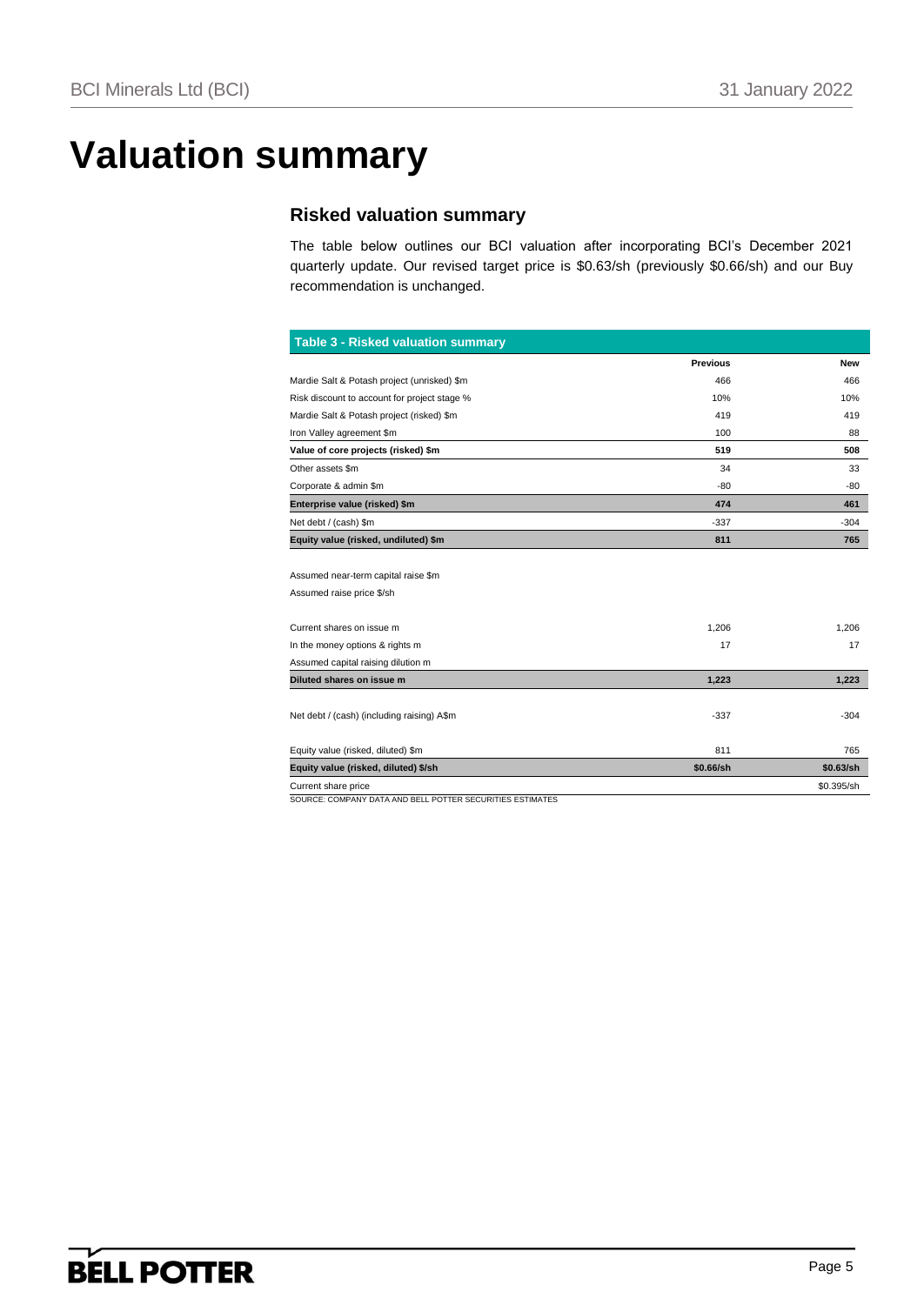# **BCI Minerals Ltd (BCI)**

## **Company description**

BCI's key assets are the Mardie Salt and SOP project and a portfolio of iron ore tenements. A DFS on Mardie was published in July 2020 outlining a project capable of producing 4.4Mtpa salt and 120ktpa SOP and with a pre-tax NPV (7% discount rate) of \$1,197m. BCI's key iron ore asset is its Iron Valley Resource which is mined under agreement by Mineral Resources Ltd (MIN) and provides a royalty-like earnings stream. BCI also has a number of royalty agreements on other iron ore tenements at earlier stages of development.

## **Investment thesis: Buy, TP\$0.63/sh (previously \$0.66/sh)**

The Mardie Salt and SOP project is tier-one in scale and transformational for BCI. The project is nearing final approvals and the commencement of full-scale development. Mardie has received support from government backed debt agencies and commercial lenders, recognising the project's 60+ year life, strong earnings potential and sustainable, carbon neutral credentials. BCI also has near-term cash flows from its Iron Valley operations.

## **Valuation methodology**

Principal inputs into our valuation of BCI are discounted cash flow models of:

- Mardie Salt & SOP project, applying parameters consistent with the July 2020 DFS, however, using more conservative discount rate and foreign exchange assumptions and a risk discount applied to account for project stage.
- Iron Valley agreement with MIN, operating at on average 7.6Mtpa and generating annual EBITDA of around \$13m until 2030 assuming a long term iron ore price of US\$75/t (real).
- Other assets assessed on the basis of the royalty agreement, the in-ground value of the iron ore and a discount to account for risks associated with timing and development.
- Corporate costs and tax assets.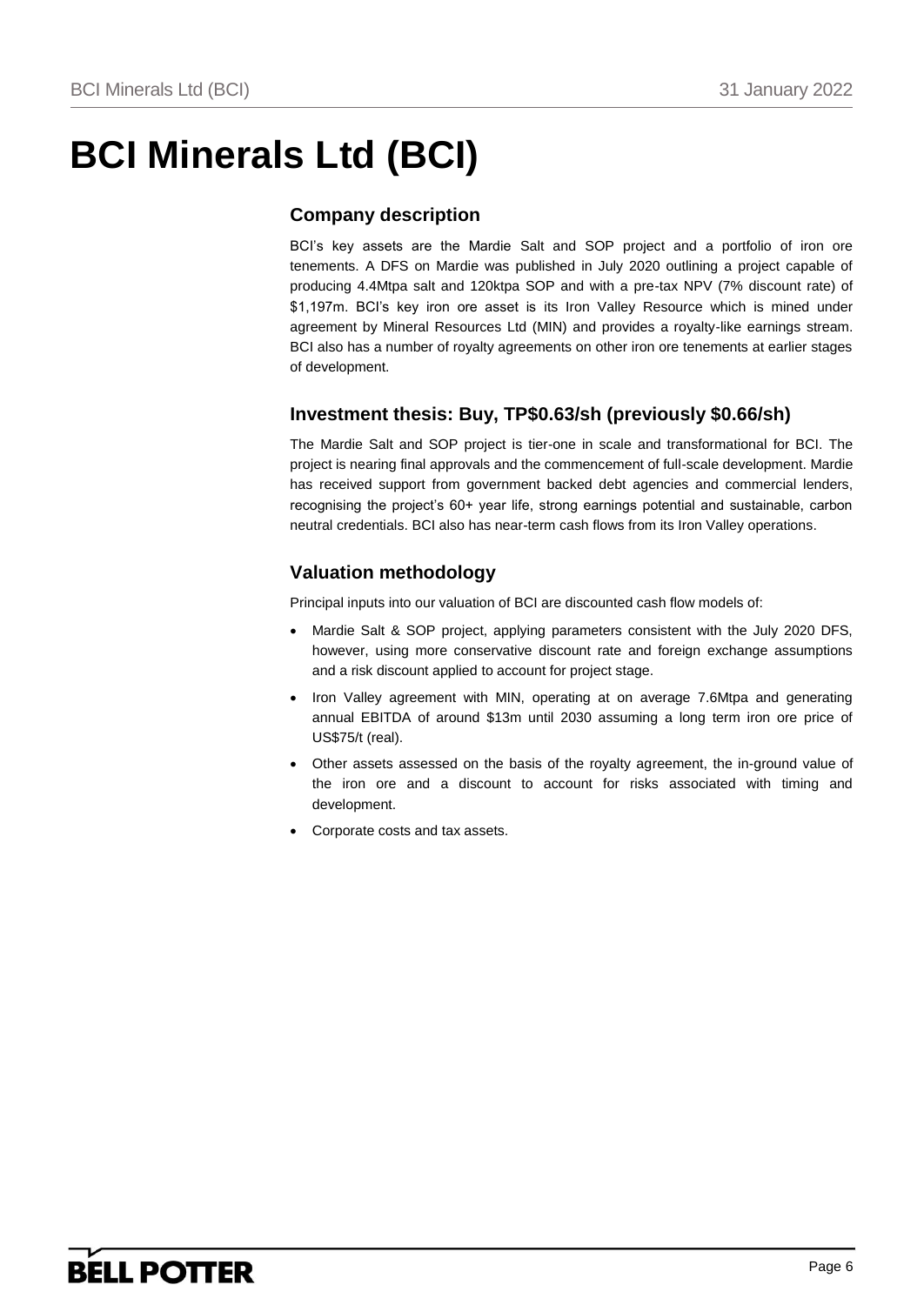## **Investment risks**

Risks include, but are not limited to:

- Commodity price and exchange rate fluctuations. The future earnings and valuations of exploration, development and operating resources companies are subject to fluctuations in underlying commodity prices and foreign currency exchange rates.
- Infrastructure access. Bulk commodity producers are particularly reliant upon access to transport infrastructure. Access to infrastructure is often subject to contractual agreements, permits, and capacity allocations. Agreements are typically long-term in nature (+10 years). Infrastructure can be subject to outages as a result of weather events or the actions of third party providers.
- Operating and capital cost fluctuations. Markets for exploration, development and mining inputs can fluctuate widely and cause significant differences between planned and actual operating and capital costs. Key operating costs are linked to energy and labour markets.
- Resource growth and mine life extensions. Future earnings forecasts and valuations may rely upon resource and reserve growth to extend mine lives.
- Sovereign risks. Mining companies' assets can be located in countries other than Australia and are subject to the sovereign risks of that country.
- Regulatory changes risks. Changes to the regulation of infrastructure and taxation (among other things) can impact the earnings and valuation of mining companies.
- Environmental risks. Resources companies are exposed to risks associated with environmental degradation as a result of their exploration and mining processes. Fossil fuel producers (coal) may be particularly exposed to the environmental risks of end markets including the electricity generation and steel production industries.
- Operating and development risks. Resources companies' assets are subject to risks associated with their operation and development. Risks for each company can be heightened depending on method of operation (e.g. underground versus open pit mining) or whether it is a single operation company. Development assets can be subject to approvals timelines or weather events, causing delays to commissioning and commercial production.
- Occupational health and safety risks. Resources companies are particularly exposed to OH&S risks given the physical nature and human resource intensity of operating assets.
- Funding and capital management risks. Funding and capital management risks can include access to debt and equity finance, maintaining covenants on debt finance, managing dividend payments, and managing debt repayments.
- Merger/acquisition risks. Risks associated with value transferred during merger and acquisition activity.
- COVID-19 risks: Resources companies' rely on freedom of movement of workforces, functioning transport routes, reliable logistics services including road, rail, aviation and ports in order to maintain operations and get their products to market. They also rely on liquid, functioning markets to sell their products. Measures being put in place to combat the COVID-19 pandemic are posing risks to these conditions.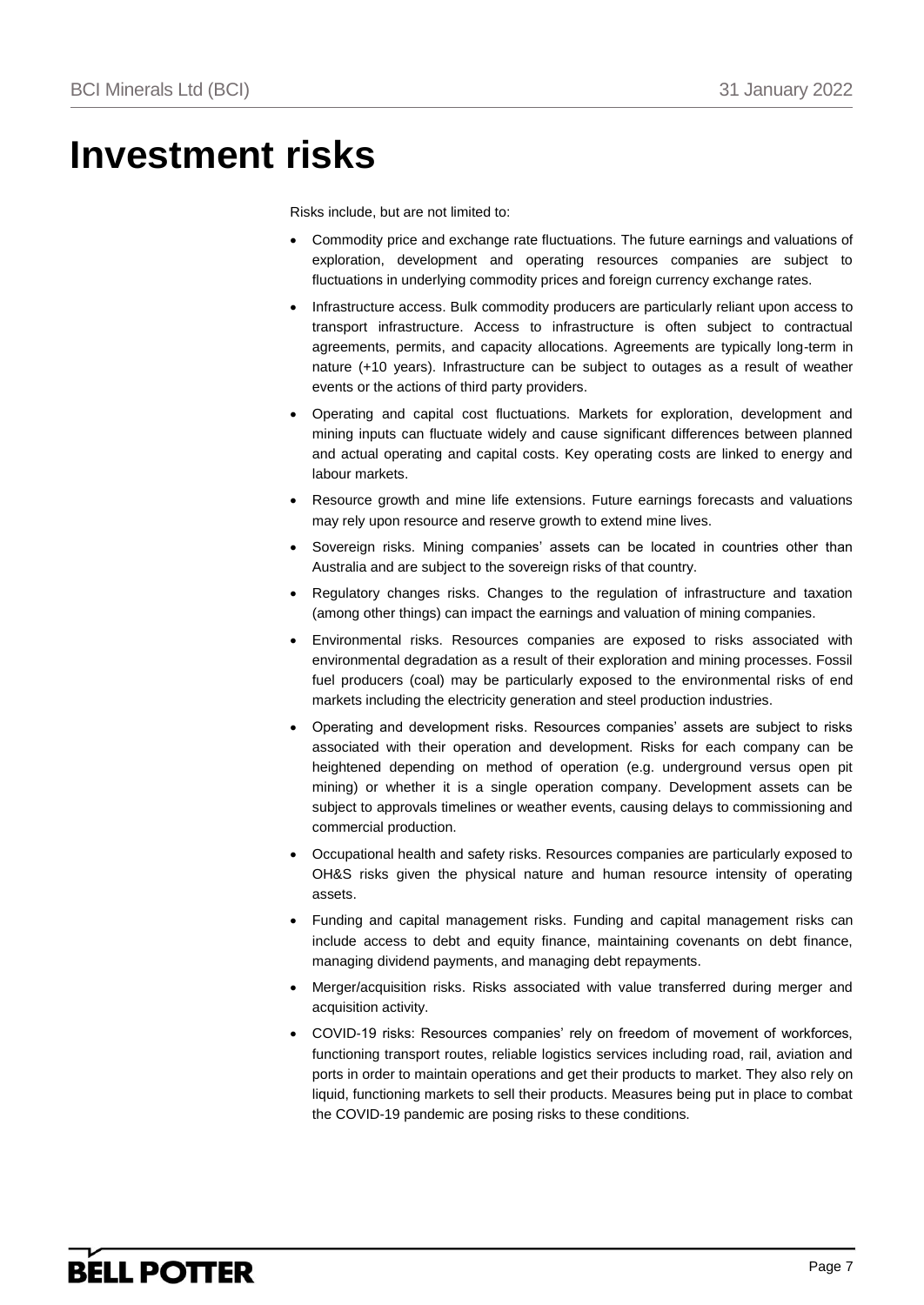## **BCI Minerals Ltd** as at 31 January 2022

## Externals Ltd (BCI) 31 January 2022 Target (12 months) 30.63 Recommendation Buy Price \$0.395

#### **Table 4 - Financial summary**

| Date                                |               |                         | 31/01/22                |            |                  |                         |                                                        |                           |         |         |                                                          | <b>Bell Potter Securities</b> |          |
|-------------------------------------|---------------|-------------------------|-------------------------|------------|------------------|-------------------------|--------------------------------------------------------|---------------------------|---------|---------|----------------------------------------------------------|-------------------------------|----------|
| Price                               | A\$/sh        |                         | 0.40                    |            |                  |                         | Stuart Howe (showe@bellpotter.com.au, +61 3 9235 1856) |                           |         |         |                                                          |                               |          |
| <b>Target price</b>                 | A\$/sh        |                         | 0.63                    |            |                  |                         |                                                        |                           |         |         | Joseph House (jhouse@bellpotter.com.au, +61 3 9235 1624) |                               |          |
| <b>PROFIT AND LOSS</b>              |               |                         |                         |            |                  |                         | <b>FINANCIAL RATIOS</b>                                |                           |         |         |                                                          |                               |          |
| Year ending 30 June                 | Unit          | 2020a                   | 2021a                   | 2022e      | 2023e            | 2024e                   | Year ending 30 June                                    | Unit                      | 2020a   | 2021a   | 2022e                                                    | 2023e                         | 2024e    |
| Revenue                             | \$m           | 77                      | 160                     | 84         | 72               | 104                     | <b>VALUATION</b>                                       |                           |         |         |                                                          |                               |          |
| Expenses                            | \$m           | (62)                    | (97)                    | (70)       | (55)             | (76)                    | EPS                                                    | Ac/sh                     | 4.9     | 4.0     | (0.6)                                                    | 1.4                           | (1.2)    |
| <b>EBITDA</b>                       | \$m           | 15                      | 63                      | (6)        | 17               | 28                      | EPS growth (Acps)                                      | $\%$                      | 52%     | $-19%$  | $-115%$                                                  | na                            | $-184%$  |
| Depreciation & amortisation         | \$m           | (6)                     | (7)                     |            |                  | (16)                    | PER                                                    | $\boldsymbol{\mathsf{x}}$ | 8.0x    | 9.8x    | $-64.2x$                                                 | 27.8x                         | $-33.5x$ |
| EBIT                                | \$m           | 9                       | 56                      | (6)        | 17               | 12                      | <b>DPS</b>                                             | Ac/sh                     |         |         |                                                          |                               |          |
| Net interest expense                | \$m           | $\pmb{0}$               | $\mathbf 0$             |            |                  | (27)                    | Franking                                               | $\%$                      | 0%      | 0%      | 0%                                                       | 0%                            | 0%       |
| Profit before tax                   | \$m           | 10                      | 56                      | (6)        | 17               | (14)                    | Yield                                                  | $\%$                      | 0%      | 0%      | 0%                                                       | 0%                            | 0%       |
| Tax expense                         | \$m           |                         |                         |            |                  |                         | FCF/share                                              | Ac/sh                     | 2.0     | (1.4)   | (13.9)                                                   | (26.9)                        | (28.6)   |
| <b>NPAT</b> (reported)              | \$m           | $10$                    | 56                      | (6)        | 17               | (14)                    | FCF yield                                              | $\%$                      | 5%      | $-4%$   | $-35%$                                                   | $-68%$                        | $-72%$   |
| NPAT (adjusted)                     | \$m           | 20                      | 56                      | (6)        | 17               | (14)                    | EV/EBITDA                                              | $\boldsymbol{\mathsf{x}}$ | 11.5x   | 2.7x    | $-31.1x$                                                 | 10.0x                         | 6.2x     |
|                                     |               |                         |                         |            |                  |                         | <b>LIQUIDITY &amp; LEVERAGE</b>                        |                           |         |         |                                                          |                               |          |
| <b>CASH FLOW STATEMENT</b>          |               |                         |                         |            |                  |                         | Net debt / (cash)                                      | \$m                       | (42)    | (79)    | (175)                                                    | 149                           | 494      |
| Year ending 30 June                 | Unit          | 2020a                   | 2021a                   | 2022e      | 2023e            | 2024e                   | Net debt / Equity                                      | %                         | $-40%$  | $-46%$  | $-42%$                                                   | 34%                           | 118%     |
| OPERATING CASH FLOW                 |               |                         |                         |            |                  |                         | Net debt / Net debt + Equity                           | $\%$                      | $-66%$  | $-85%$  | $-72%$                                                   | 26%                           | 54%      |
| Receipts from customers             | \$m           | 82                      | 121                     | 126        | 75               | 91                      | Net debt / EBITDA                                      | $\boldsymbol{\mathsf{x}}$ | $-2.8x$ | $-1.3x$ | 31.6x                                                    | 8.7x                          | 17.7x    |
| Payments to suppliers and employees | \$m           | (78)                    | (112)                   | (87)       | (57)             | (58)                    | EBITDA /net int expense                                | $\boldsymbol{\mathsf{x}}$ | 35.0x   | 226.4x  | 0.0x                                                     | 0.0x                          | $-1.1x$  |
|                                     |               |                         |                         |            |                  |                         | PROFITABILITY RATIOS                                   |                           |         |         |                                                          |                               |          |
| Tax paid                            | \$m           | $\mathbf 0$             |                         |            |                  |                         |                                                        |                           | 20%     | 40%     | $-7%$                                                    | 24%                           | 27%      |
| Net interest                        | \$m           |                         | $\pmb{0}$               |            | L.               | (27)                    | <b>EBITDA</b> margin                                   | $\%$                      |         |         |                                                          |                               |          |
| Other                               | \$m           |                         |                         | (20)       |                  |                         | EBIT margin                                            | $\%$                      | 12%     | 35%     | $-7%$                                                    | 24%                           | 12%      |
| Operating cash flow                 | \$m           | $\overline{4}$          | 9                       | 19         | 18               | $\overline{\mathbf{r}}$ | Return on assets                                       | $\%$                      | 7%      | 31%     | $-2%$                                                    | 2%                            | $-1%$    |
| <b>INVESTING CASH FLOW</b>          |               |                         |                         |            |                  |                         | Return on equity                                       | $\%$                      | 9%      | 41%     | $-2%$                                                    | 4%                            | $-3%$    |
| Capex                               | \$m           | (7)                     | (17)                    | (144)      | (342)            | (352)                   |                                                        |                           |         |         |                                                          |                               |          |
| Disposal of assets                  | \$m           | 11                      |                         |            |                  |                         | <b>ASSUMPTIONS - Prices (nominal)</b>                  |                           |         |         |                                                          |                               |          |
| Other                               | \$m           |                         | $\pmb{0}$               |            |                  |                         | Year ending 30 June                                    | Unit                      | 2020a   | 2021a   | 2022e                                                    | 2023e                         | 2024e    |
| Investing cash flow                 | \$m           | $\overline{\mathbf{3}}$ | (17)                    | (144)      | (342)            | (352)                   | Iron ore price (62% CFR China)                         | US\$/t                    | 94      | 155     | 123                                                      | 98                            | 95       |
| <b>FINANCING CASH FLOW</b>          |               |                         |                         |            |                  |                         | Salt price (CFR Asia)                                  | US\$/t                    |         |         |                                                          |                               | 45       |
| Debt proceeds/(repayments)          | \$m           |                         |                         |            | 531              | 225                     | SOP price (FOB Australia)                              | US\$/t                    |         |         |                                                          |                               |          |
| Dividends paid                      | \$m           |                         | J.                      | $\sim$     |                  |                         | FX                                                     | <b>US\$/A\$</b>           | 0.67    | 0.75    | 0.73                                                     | 0.73                          | 0.73     |
| Proceeds from share issues (net)    | \$m           |                         | 46                      | 250        |                  |                         |                                                        |                           |         |         |                                                          |                               |          |
| Other                               | \$m           |                         | (0)                     |            |                  |                         | <b>ASSUMPTIONS - Sales (equity)</b>                    |                           |         |         |                                                          |                               |          |
| Financing cash flow                 | $\mathsf{sm}$ |                         | 46                      | 250        | 531              | 225                     | Year ending 30 June                                    | Unit                      | 2020a   | 2021a   | 2022e                                                    | 2023e                         | 2024e    |
| Change in cash                      | $\mathsf{sm}$ | 34                      | 42                      | 79         | 204              | 411                     | Iron ore sales                                         | Mt                        | 7.2     | 6.0     | 5.7                                                      | 6.0                           | 6.0      |
| Free cash flow                      | \$m           | 8                       | (8)                     | (125)      | (324)            | (345)                   | Salt sales                                             | Mt                        |         |         |                                                          |                               | 0.5      |
|                                     |               |                         |                         |            |                  |                         | SOP sales                                              | kt                        |         |         |                                                          |                               |          |
| <b>BALANCE SHEET</b>                |               |                         |                         |            |                  |                         |                                                        |                           |         |         |                                                          |                               |          |
| Year ending 30 June                 | Unit          | 2020a                   | 2021a                   | 2022e      | 2023e            | 2024e                   | <b>SEGMENT EBITDA</b>                                  |                           |         |         |                                                          |                               |          |
| <b>ASSETS</b>                       |               |                         |                         |            |                  |                         | Year ending 30 June                                    | Unit                      | 2020a   | 2021a   | 2022e                                                    | 2023e                         | 2024e    |
| Cash                                | \$m           | 42                      | 79                      | 204        | 411              | 291                     | Iron Valley                                            | \$m                       | 21      | 70      | 22                                                       | 25                            | 21       |
| Receivables                         | \$m           | 16                      | 56                      | 15         | 12               | 25                      | Mardie Salt & SOP                                      | \$m                       |         |         |                                                          |                               | 15       |
| Inventories                         | \$m           |                         |                         |            |                  |                         | Other                                                  | \$m                       | (6)     | (6)     | (28)                                                     | (8)                           | (8)      |
| Capital assets                      | $\mathsf{Sm}$ | 46                      | 59                      | 203        | 545              | 882                     | Total                                                  | \$m                       | 15      | 63      | (6)                                                      | 17                            | 28       |
| Other assets                        | \$m           | 32                      | 33                      | 62         | 62               | 62                      |                                                        |                           |         |         |                                                          |                               |          |
| <b>Total assets</b>                 | \$m           | 136                     | 228                     | 484        | 1,030            | 1,259                   | <b>VALUATION</b>                                       |                           |         |         |                                                          |                               |          |
| <b>LIABILITIES</b>                  |               |                         |                         |            |                  |                         | Shares on issue m                                      |                           |         |         |                                                          |                               | 1,206    |
| Creditors                           | $\mathsf{Sm}$ | 18                      | 38                      | 20         | 18               | 36                      | Shares and rights on issue m                           |                           |         |         |                                                          |                               | 1,223    |
| Borrowings                          | \$m           |                         |                         | 29         | 560              | 785                     | Valuation                                              |                           |         |         |                                                          | A\$m                          | A\$/sh   |
| Provisions                          | \$m           | 12                      | 16                      | 16         | 16               | 16                      | Mardie Salt & Potash project (unrisked)                |                           |         |         | \$466m                                                   |                               |          |
| Other liabilities                   | \$m           | 1                       | $\overline{\mathbf{c}}$ | $\sqrt{2}$ | $\boldsymbol{2}$ | $\overline{\mathbf{c}}$ | Risk discount to account for project stage             |                           |         |         | 10%                                                      |                               |          |
| <b>Total liabilities</b>            | \$m           | 32                      | 55                      | 67         | 596              | 839                     | Mardie Salt & Potash project (risked)                  |                           |         |         |                                                          | \$419m                        |          |
| <b>NET ASSETS</b>                   | \$m           |                         |                         |            |                  |                         | Iron Valley agreement                                  |                           |         |         |                                                          | \$88m                         |          |
| Share capital                       | \$m           | 267                     | 313                     | 563        | 563              | 563                     | Value of core projects (risked)                        |                           |         |         |                                                          | \$508m                        |          |
| Reserves                            | \$m           | 5                       | 6                       | 6          | 6                | 6                       | Other assets                                           |                           |         |         |                                                          | \$33m                         |          |
| Accumulated losses                  | \$m           | (169)                   | (147)                   | (152)      | (135)            | (149)                   | Corporate & admin                                      |                           |         |         |                                                          | $-$ \$80m                     |          |
| Non-controlling interest            | \$m           |                         |                         |            |                  |                         | Enterprise value (risked)                              |                           |         |         |                                                          | \$461m                        |          |
| <b>SHAREHOLDER EQUITY</b>           | \$m           | 104                     | 173                     | 417        | 435              | 420                     | Net debt / (cash) (including raising)                  |                           |         |         |                                                          | $-$ \$304m                    |          |
|                                     |               |                         |                         |            |                  |                         |                                                        |                           |         |         |                                                          |                               |          |

| Target price                                   | A\$/sh        |                | 0.63                     |                          |             |                |                                                                    |                 |         | Joseph House (jhouse@bellpotter.com.au, +61 3 9235 1624) |          |                  |          |
|------------------------------------------------|---------------|----------------|--------------------------|--------------------------|-------------|----------------|--------------------------------------------------------------------|-----------------|---------|----------------------------------------------------------|----------|------------------|----------|
| <b>PROFIT AND LOSS</b>                         |               |                |                          |                          |             |                | <b>FINANCIAL RATIOS</b>                                            |                 |         |                                                          |          |                  |          |
| Year ending 30 June                            | Unit          | 2020a          | 2021a                    | 2022e                    | 2023e       | 2024e          | Year ending 30 June                                                | Unit            | 2020a   | 2021a                                                    | 2022e    | 2023e            | 2024e    |
| Revenue                                        | \$m           | 77             | 160                      | 84                       | 72          | 104            | <b>VALUATION</b>                                                   |                 |         |                                                          |          |                  |          |
| Expenses                                       | \$m           | (62)           | (97)                     | (70)                     | (55)        | (76)           | EPS                                                                | Ac/sh           | 4.9     | 4.0                                                      | (0.6)    | 1.4              | (1.2)    |
| <b>EBITDA</b>                                  | Sm            | 15             | 63                       | (6)                      | 17          | 28             | EPS growth (Acps)                                                  | $\frac{1}{2}$   | 52%     | $-19%$                                                   | $-115%$  | na               | $-184%$  |
| Depreciation & amortisation                    | \$m           | (6)            | (7)                      |                          |             | (16)           | PER                                                                | x               | 8.0x    | 9.8x                                                     | $-64.2x$ | 27.8x            | $-33.5x$ |
| EBIT                                           | Sm            | $\mathsf g$    | 56                       | (6)                      | 17          | 12             | <b>DPS</b>                                                         | Ac/sh           |         |                                                          |          |                  |          |
| Net interest expense                           | \$m           | $\bf{0}$       | $\mathbf 0$              | ÷,                       |             | (27)           | Franking                                                           | $\%$            | 0%      | 0%                                                       | 0%       | 0%               | 0%       |
| Profit before tax                              | \$m           | 10             | 56                       | (6)                      | $17\,$      | (14)           | Yield                                                              | $\%$            | 0%      | 0%                                                       | 0%       | 0%               | 0%       |
| Tax expense                                    | \$m           |                |                          |                          |             |                | FCF/share                                                          | Ac/sh           | 2.0     | (1.4)                                                    | (13.9)   | (26.9)           | (28.6)   |
| <b>NPAT</b> (reported)                         | \$m           | 10             | 56                       | (6)                      | 17          | (14)           | FCF yield                                                          | $\%$            | 5%      | $-4%$                                                    | $-35%$   | $-68%$           | $-72%$   |
| NPAT (adjusted)                                | \$m           | 20             | 56                       | (6)                      | 17          | (14)           | EV/EBITDA                                                          | x               | 11.5x   | 2.7x                                                     | $-31.1x$ | 10.0x            | 6.2x     |
|                                                |               |                |                          |                          |             |                | <b>LIQUIDITY &amp; LEVERAGE</b>                                    |                 |         |                                                          |          |                  |          |
| <b>CASH FLOW STATEMENT</b>                     |               |                |                          |                          |             |                | Net debt / (cash)                                                  | \$m             | (42)    | (79)                                                     | (175)    | 149              | 494      |
| Year ending 30 June                            | Unit          | 2020a          | 2021a                    | 2022e                    | 2023e       | 2024e          | Net debt / Equity                                                  | $\%$            | $-40%$  | $-46%$                                                   | $-42%$   | 34%              | 118%     |
| <b>OPERATING CASH FLOW</b>                     |               |                |                          |                          |             |                | Net debt / Net debt + Equity                                       | $\%$            | $-66%$  | $-85%$                                                   | $-72%$   | 26%              | 54%      |
| Receipts from customers                        | \$m           | 82             | 121                      | 126                      | 75          | 91             | Net debt / EBITDA                                                  | x               | $-2.8x$ | $-1.3x$                                                  | 31.6x    | 8.7x             | 17.7x    |
| Payments to suppliers and employees            | \$m           | (78)           | (112)                    | (87)                     | (57)        | (58)           | EBITDA /net int expense                                            | $\pmb{\times}$  | 35.0x   | 226.4x                                                   | 0.0x     | 0.0x             | $-1.1x$  |
| Tax paid                                       | \$m           |                |                          |                          |             |                | <b>PROFITABILITY RATIOS</b>                                        |                 |         |                                                          |          |                  |          |
| Net interest                                   | \$m           | $\mathbf 0$    | $^{\circ}$               | ÷.                       | ٠.          | (27)           | EBITDA margin                                                      | $\%$            | 20%     | 40%                                                      | $-7%$    | 24%              | 27%      |
| Other                                          | \$m           |                |                          | (20)                     | ÷.          |                | EBIT margin                                                        | $\%$            | 12%     | 35%                                                      | $-7%$    | 24%              | 12%      |
| Operating cash flow                            | \$m           | 4              | 9                        | 19                       | 18          | $\bf 7$        | Return on assets                                                   | $\%$            | 7%      | 31%                                                      | $-2%$    | 2%               | $-1%$    |
| <b>INVESTING CASH FLOW</b>                     |               |                |                          |                          |             |                | Return on equity                                                   | $\%$            | 9%      | 41%                                                      | $-2%$    | 4%               | $-3%$    |
| Capex                                          | \$m           | (7)            | (17)                     | (144)                    | (342)       | (352)          |                                                                    |                 |         |                                                          |          |                  |          |
| Disposal of assets                             | \$m           | 11             | ł,                       | ÷,                       | ÷,          |                | <b>ASSUMPTIONS - Prices (nominal)</b>                              |                 |         |                                                          |          |                  |          |
| Other                                          | \$m           |                | $\mathbf 0$              |                          |             |                | Year ending 30 June                                                | Unit            | 2020a   | 2021a                                                    | 2022e    | 2023e            | 2024e    |
| Investing cash flow                            | \$m           | $\mathbf{3}$   | (17)                     | (144)                    | (342)       | (352)          | Iron ore price (62% CFR China)                                     | US\$/t          | 94      | 155                                                      | 123      | 98               | 95       |
| <b>FINANCING CASH FLOW</b>                     |               |                |                          |                          |             |                | Salt price (CFR Asia)                                              | US\$/t          |         |                                                          |          |                  | 45       |
| Debt proceeds/(repayments)                     | Sm            |                | $\overline{\phantom{a}}$ | $\overline{\phantom{a}}$ | 531         | 225            | SOP price (FOB Australia)                                          | US\$/t          |         |                                                          |          |                  |          |
| Dividends paid                                 | \$m           |                | ÷.                       | ż.                       |             |                | FX                                                                 | <b>US\$/A\$</b> | 0.67    | 0.75                                                     | 0.73     | 0.73             | 0.73     |
| Proceeds from share issues (net)               | \$m           |                | 46                       | 250                      | ٠.          |                |                                                                    |                 |         |                                                          |          |                  |          |
| Other                                          | \$m           | J.             | (0)                      | J.                       | ÷,          |                | <b>ASSUMPTIONS - Sales (equity)</b>                                |                 |         |                                                          |          |                  |          |
| Financing cash flow                            | \$m           |                | 46                       | 250                      | 531         | 225            | Year ending 30 June                                                | Unit            | 2020a   | 2021a                                                    | 2022e    | 2023e            | 2024e    |
| Change in cash                                 | \$m           | 34             | 42                       | 79                       | 204         | 411            |                                                                    | Mt              | 7.2     | 6.0                                                      | 5.7      | 6.0              | 6.0      |
| Free cash flow                                 | \$m\$         | 8              | (8)                      | (125)                    | (324)       | (345)          | Iron ore sales<br>Salt sales                                       | Mt              |         |                                                          |          |                  | 0.5      |
|                                                |               |                |                          |                          |             |                | SOP sales                                                          | kt              |         |                                                          |          |                  |          |
| <b>BALANCE SHEET</b>                           |               |                |                          |                          |             |                |                                                                    |                 |         |                                                          |          |                  |          |
| Year ending 30 June                            | Unit          | 2020a          | 2021a                    | 2022e                    | 2023e       | 2024e          | <b>SEGMENT EBITDA</b>                                              |                 |         |                                                          |          |                  |          |
| <b>ASSETS</b>                                  |               |                |                          |                          |             |                | Year ending 30 June                                                | Unit            | 2020a   | 2021a                                                    | 2022e    | 2023e            | 2024e    |
| Cash                                           | $\mathsf{Sm}$ | 42             | 79                       | 204                      | 411         | 291            | Iron Valley                                                        | \$m             | 21      | 70                                                       | 22       | 25               | 21       |
| Receivables                                    | \$m           | 16             | 56                       | 15                       | 12          | 25             | Mardie Salt & SOP                                                  | \$m             |         |                                                          |          |                  | 15       |
| Inventories                                    | Sm            |                |                          |                          |             |                | Other                                                              | \$m             | (6)     | (6)                                                      | (28)     | (8)              | (8)      |
| Capital assets                                 | \$m           | 46             | 59                       | 203                      | 545         | 882            | Total                                                              | \$m             | 15      | 63                                                       | (6)      | 17               | 28       |
| Other assets                                   | \$m           | 32             | 33                       | 62                       | 62          | 62             |                                                                    |                 |         |                                                          |          |                  |          |
| <b>Total assets</b>                            | \$m           | 136            | 228                      | 484                      | 1,030       | 1,259          | <b>VALUATION</b>                                                   |                 |         |                                                          |          |                  |          |
| LIABILITIES                                    |               |                |                          |                          |             |                | Shares on issue m                                                  |                 |         |                                                          |          |                  | 1,206    |
| Creditors                                      | \$m           | 18             | 38                       | 20                       | 18          | 36             | Shares and rights on issue m                                       |                 |         |                                                          |          |                  | 1,223    |
| Borrowings                                     | \$m           |                |                          | 29                       | 560         | 785            | Valuation                                                          |                 |         |                                                          |          | A\$m             | A\$/sh   |
| Provisions                                     | \$m           | 12             | 16                       | 16                       | 16          | 16             | Mardie Salt & Potash project (unrisked)                            |                 |         |                                                          | \$466m   |                  |          |
| Other liabilities                              | \$m           | $\overline{1}$ | $\overline{2}$           | $\overline{2}$           | $\mathbf 2$ | $\overline{2}$ | Risk discount to account for project stage                         |                 |         |                                                          | 10%      |                  |          |
| <b>Total liabilities</b>                       | $\mathsf{Sm}$ | 32             | 55                       | 67                       | 596         | 839            | Mardie Salt & Potash project (risked)                              |                 |         |                                                          |          | \$419m           |          |
| <b>NET ASSETS</b>                              | \$m           |                |                          |                          |             |                | Iron Valley agreement                                              |                 |         |                                                          |          | \$88m            |          |
| Share capital                                  | \$m           | 267            | 313                      | 563                      | 563         | 563            | Value of core projects (risked)                                    |                 |         |                                                          |          | \$508m           |          |
| Reserves                                       | \$m           | 5              | 6                        | 6                        | $\,$ 6 $\,$ | 6              | Other assets                                                       |                 |         |                                                          |          | \$33m            |          |
|                                                | \$m           | (169)          | (147)                    | (152)                    | (135)       | (149)          | Corporate & admin                                                  |                 |         |                                                          |          | $-$ \$80 $m$     |          |
| <b>Accumulated losses</b>                      |               |                |                          |                          |             |                |                                                                    |                 |         |                                                          |          | \$461m           |          |
| Non-controlling interest<br>SHAREHOLDER EQUITY | \$m<br>\$m    | 104            | 173                      | 417                      | 435         | 420            | Enterprise value (risked)<br>Net debt / (cash) (including raising) |                 |         |                                                          |          | $-$ \$304m       |          |
| Weighted average shares                        | m             | 399            | 548                      | 901                      | 1,206       | 1,206          |                                                                    |                 |         |                                                          |          | \$765m \$0.63/sh |          |
|                                                |               |                |                          |                          |             |                | Equity value of core projects (risked)                             |                 |         |                                                          |          |                  |          |

SOURCE: BELL POTTER SECURITIES ESTIMATES